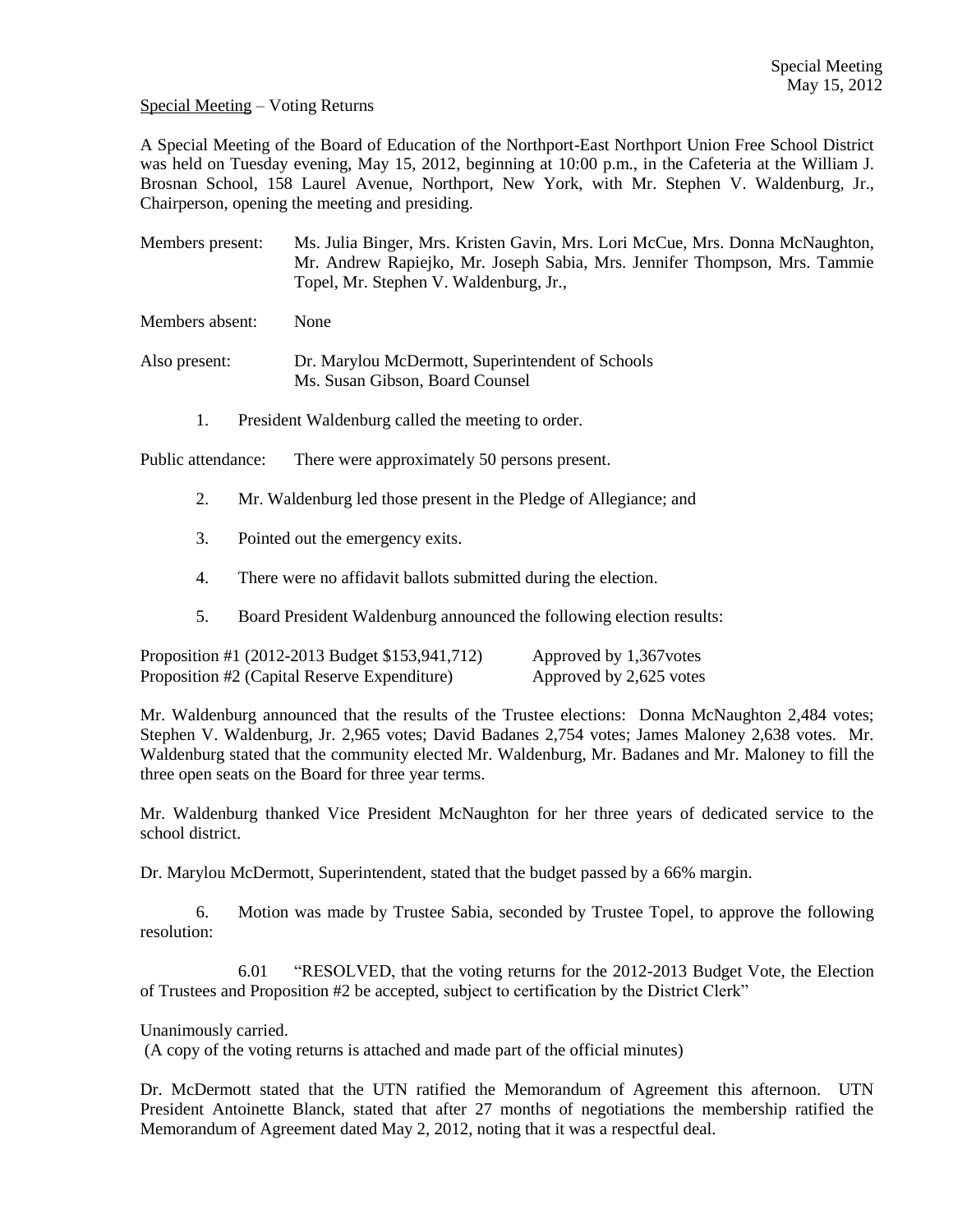Motion was made by Trustee McNaughton, seconded by Trustee Sabia, to approve all items under 7.

## 7. SUPERINTENDENT'S REPORT, GENERAL

7.01 Personnel Schedules, each dated May 15, 2012, and each attached and made part of the official minutes:

- 7.01.1 Schedule B Non-Instructional Staff
- 7.02 Receiving for a second reading and adopting the following textbook:
	- 7.02.1 IB Diploma Programme:  $20^{th}$  Century World History Course Companion Martin Cannon et.al Oxford (In cooperation with IB) 2009 IB History of the Americas Grade 12
- 7.03 Approving the following resolution:

"WHEREAS, in accordance with Education Law §3811 and/or Public Officer's Law §18, Marylou McDermott, Superintendent of Schools and Irene McLaughlin, Principal, have submitted timely written requests for a legal defense and indemnification in a lawsuit, entitled G.D.S., a minor child by his father and natural guardian, Robert Slade, Civil Action No. CV-12-2191 (United States District Court, Eastern District of New York), in which they are named as individual defendants; and

WHEREAS there are allegations in the legal action arising from the performance of the abovereferenced employee's duties and responsibilities within the scope of their employment; and

NOW, THEREFORE, BE IT RESOLVED, that the Board of Education hereby agrees to defend and indemnify the above named employees and designates Adam Kleinberg of Sokoloff Stern, L.L.P., or such other law firm as may hereinafter be appointed by the District's insurance carrier, to represent the individual defendants in addition to the District in the above-referenced lawsuit."

Vote on Trustee McNaughton's motion to approve all items under 7. was unanimously carried.

Motion was made by Trustee McCue, seconded by Trustee Sabia, to approve all items under 8.

- 8. SUPERINTENDENT'S REPORT, FINANCIAL
	- 8.01 Approving transfer of general fund appropriations in the 2011-2012 budget
	- 8.02 Receiving the following donations to the District:

8.02.1 \$1,000.00 from Susan Warren-Bachmore, \$50.00 from Jeremiah and Shannon Doyle, and \$25.00 from Sunny L. Branson, to the Jesse Warren Memorial Scholarship Fund aka JTG Scholarship Fund

Vote on Trustee McCue's motion to approve all items under 8. was unanimously carried.

## 9. NEW BUSINESS

Motion was made by Trustee Waldenburg, seconded by Trustee McNaughton, to approve the following resolution:

"BE IT RESOLVED, that Board of Education approve memorandum of Agreement dated May 2, 2012, between the United Teachers of Northport and the Northport-East Northport Union Free School